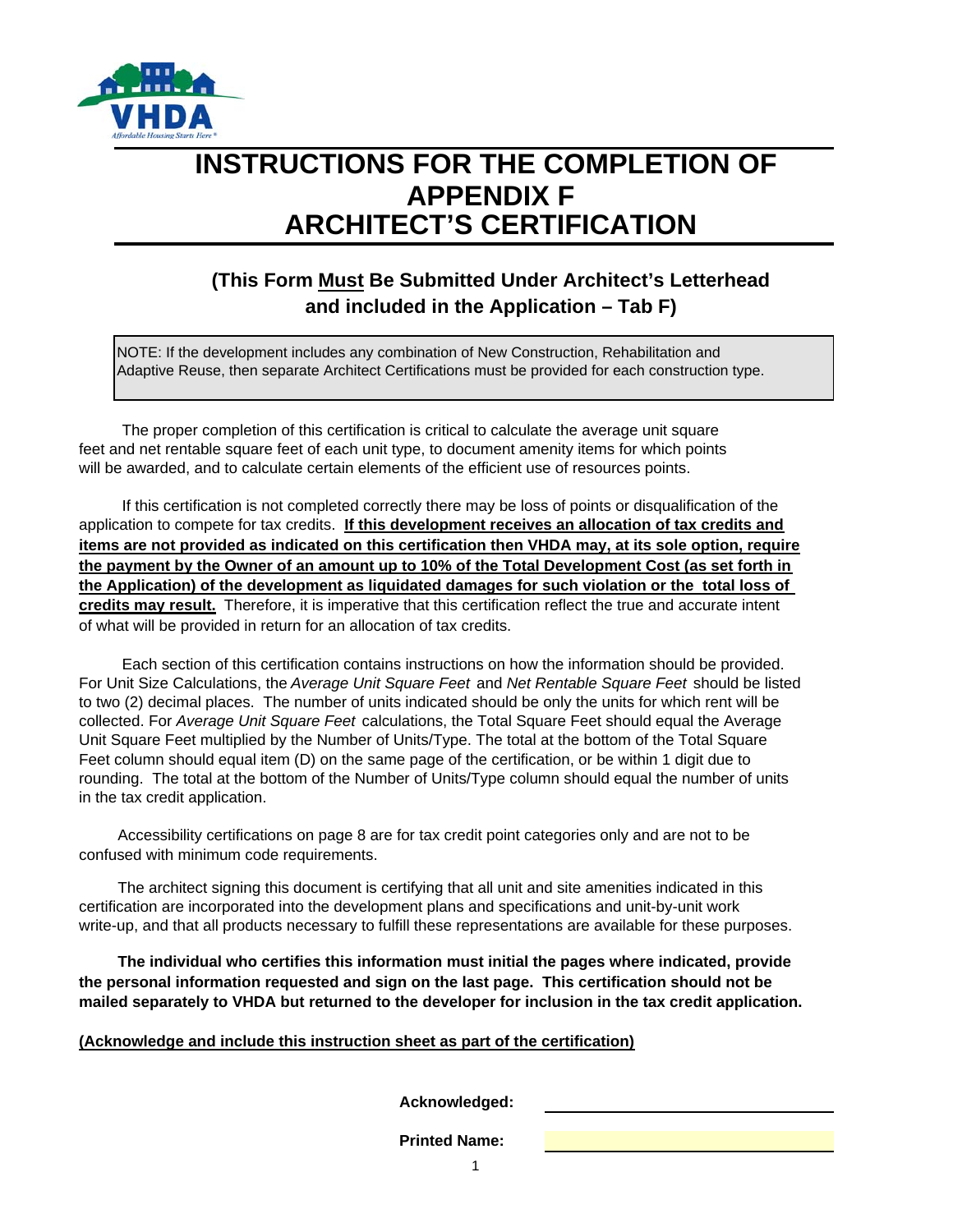**TO:** Virginia Housing Development Authority 601 South Belvidere Street Richmond, Virginia 23220-6500 Attention: Jim Chandler

## **RE:** ARCHITECT'S CERTIFICATION

Name of Development: Address of Development: Name of Owner/Applicant:

 The above-referenced Owner has asked our office to provide this certification regarding (i) plans and specifications, (ii) the development square footages, average unit square footages and net rental square footages, (iii) the amenities the development will have upon completion, and (iv) federal and state requirements pertaining to development accessibility for persons with disabilities. This certification is rendered solely for the confirmation of these items. It is understood it will be used by the Virginia Housing Development Authority solely for the purpose of determining whether the Development qualifies for points available under VHDA's Qualified Allocation Plan for housing tax credits and future consequences for failure to provide items certified below.

## **Plans and Specifications:**

## **Required documentation for all properties (new construction, rehabilitation and adaptive reuse)**

- 1 A location map with property clearly defined.
- 2 Sketch plan of the site showing overall dimensions of main building(s), major site elements (e.g., parking lots and location of existing utilities, and water, sewer, electric, gas in the streets adjacent to the site). Contour lines and elevations are not required.
- 3 Sketch plans of main building(s) reflecting overall dimensions of:
	- a. Typical floor plan(s) showing apartment types and placement
	- b. Ground floor plan(s) showing common areas;
	- c. Sketch floor plan(s) of typical dwelling unit(s);
	- d. Typical wall section(s) showing footing, foundation, wall and floor structure. Notes must indicate basic materials in structure, floor and exterior finish.

## **In addition: required documentation for rehabilitation properties**

A unit-by-unit work write-up.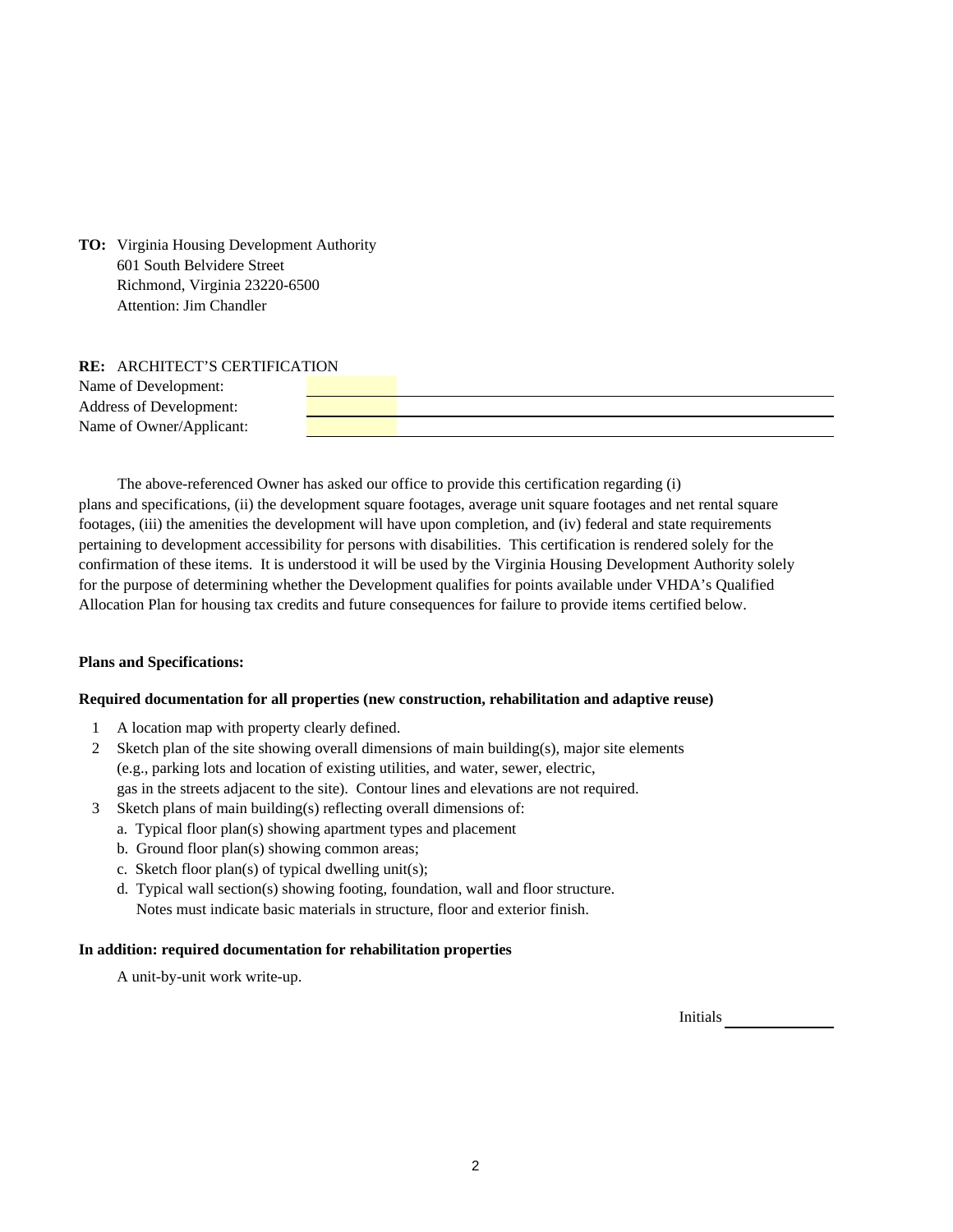#### **This certification includes two (2) separate calculations of square footage:**

- **1. Average Unit Square Feet**: Measurements Include A Prorata Share of Heated Residential Common Area
- **2. Net Rentable Square Feet**: Measurements *Do Not* Include A Prorata Share of Any Common Area and Reflect All Floor Plans of Each Unit Type (1-BR, 2-BR, etc.)

### **1. Average Unit Square Feet:** (These measurements impact the scoring of tax credit applications)

 For purposes of determining the usable residential heated square feet, the building(s) were measured from the outside face of exterior walls and the centerline of any party walls. All unheated spaces and stairwells which are no more than heated breezeways and nonresidential, income producing commercial spaces were subtracted from this measurement. Community rooms, laundry rooms, property management offices and apartments, heated maintenance facilities, and other common space designed to serve residential tenants were not deducted. Based on this procedure, I certify the following calculations in determining the usable heated square feet for the above referenced development:

| 0.00 |                          | (A) Total floor area in (sq. ft.) for the entire development           |
|------|--------------------------|------------------------------------------------------------------------|
| 0.00 | $\overline{\phantom{a}}$ | (B) Unheated floor area (breezeways, balconies, storage)               |
| 0.00 | $\sim$                   | (C) Nonresidential, commercial (income producing) area                 |
| 0.00 | $=$                      | (D) Total usable residential heated area (sq. ft.) for the development |

## **INSTRUCTIONS FOR AVERAGE UNIT SQUARE FEET CALCULATIONS:**

**Provide the average unit size for each bedroom type, (1 bedroom elderly, 2 bedroom garden, 3 bedroom townhouse, etc.) by adding the total square feet of all the same bedroom types (2 bedroom garden with 1 bath and 2 bedroom garden with 2 baths) and adding the prorated share of heated common residential space and divide by the total number of the same bedroom types (2 bedroom garden). Do not alter any items below.**

|                           | Average       |              | Number of        |       | Total              |
|---------------------------|---------------|--------------|------------------|-------|--------------------|
| Unit Types                | Unit Sq. Ft.* | $\mathbf{X}$ | Units/Type       |       | <b>Square Feet</b> |
|                           |               |              |                  |       |                    |
| <b>Assisted Living</b>    | 0.00          |              | $\mathbf{0}$     |       | 0.00               |
| 1 Story/EFF-Elderly       | 0.00          |              | $\Omega$         |       | 0.00               |
| 1 Story/1 BR-Elderly      | 0.00          |              | $\theta$         |       | 0.00               |
| 1 Story/2 BR-Elderly      | 0.00          |              | $\theta$         |       | 0.00               |
| <b>Efficiency Elderly</b> | 0.00          |              | $\theta$         |       | 0.00               |
| 1 Bedroom Elderly         | 0.00          |              | $\Omega$         |       | 0.00               |
| 2 Bedrooms Elderly        | 0.00          |              | $\mathbf{0}$     |       | 0.00               |
| <b>Efficiency Garden</b>  | 0.00          |              | $\mathbf{0}$     |       | 0.00               |
| 1 Bedroom Garden          | 0.00          |              | $\mathbf{0}$     |       | 0.00               |
| 2 Bedrooms Garden         | 0.00          |              | $\Omega$         |       | 0.00               |
| 3 Bedrooms Garden         | 0.00          |              | $\theta$         |       | 0.00               |
| 4 Bedrooms Garden         | 0.00          |              | $\theta$         |       | 0.00               |
| 2 Bedrooms Townhouse      | 0.00          |              | $\theta$         |       | 0.00               |
| 3 Bedrooms Townhouse      | 0.00          |              | $\mathbf{0}$     |       | 0.00               |
| 4 Bedrooms Townhouse      | 0.00          |              | $\boldsymbol{0}$ |       | 0.00               |
|                           |               | Total        | $\overline{0}$   | Total | 0.00               |

\* Including pro rata share of heated, residential common area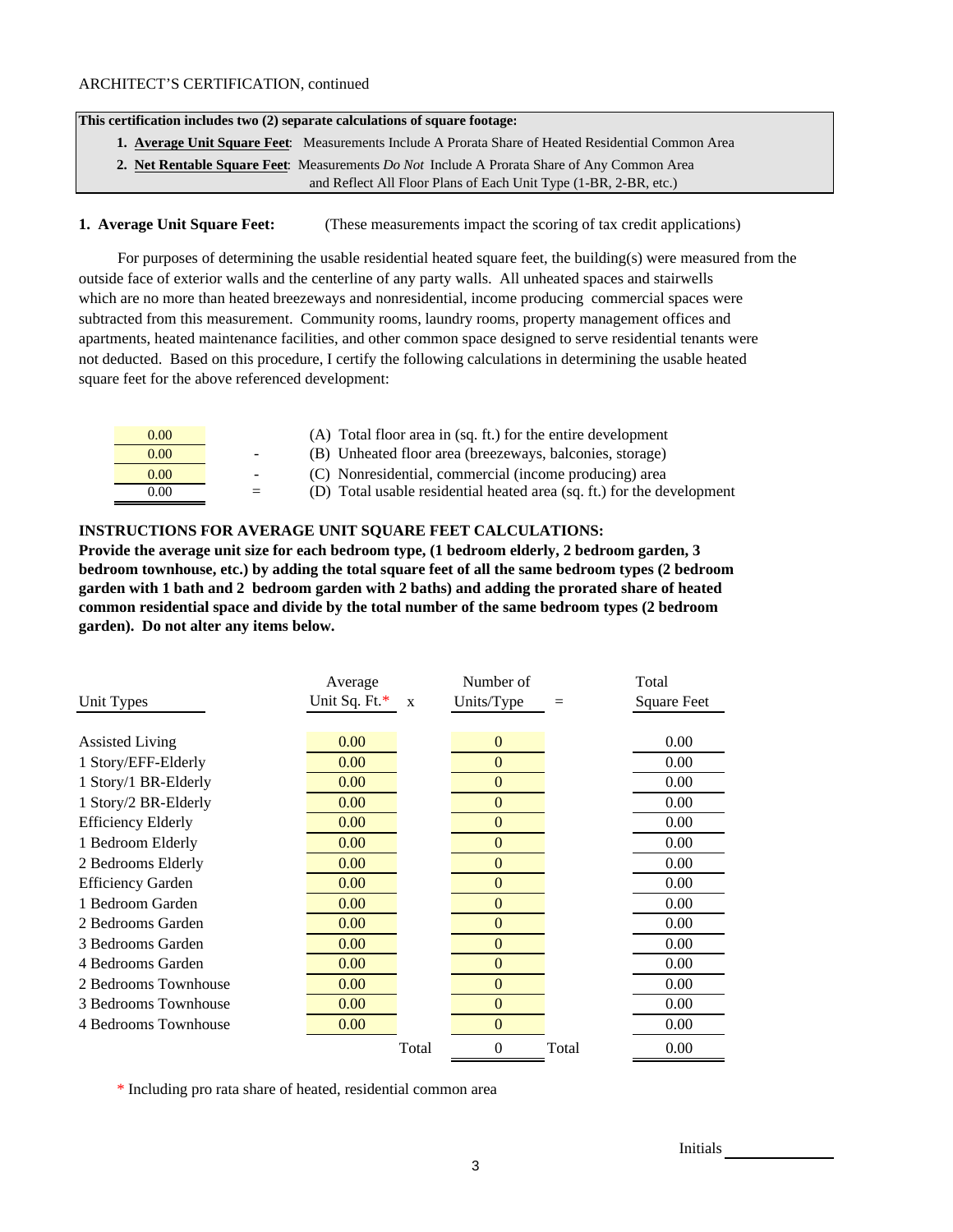#### **2. Net Rentable Square**

For purposes of calculating Net Rentable Square Feet, the units were measured from the face of each interior wall. The values below therefore indicate the actual square footage of each unit floor plan. (For example, there may be 2 distinct 1-bedroom floor plans, 3 distinct 2-bedroom floor plans, etc. The purpose of this section of the Architect Certification is to document and certify the floor space attributable to residential rental units in the development.)

|            | Floor Plan         | Number of Units  |       |
|------------|--------------------|------------------|-------|
| Unit Type  | <b>Square Feet</b> | This Floor Plan  | Total |
|            |                    |                  |       |
| Efficiency | 0.00               | $\boldsymbol{0}$ | 0.00  |
| Efficiency | 0.00               | $\overline{0}$   | 0.00  |
| Efficiency | 0.00               | $\overline{0}$   | 0.00  |
| Efficiency | 0.00               | $\mathbf{0}$     | 0.00  |
| Efficiency | 0.00               | $\mathbf{0}$     | 0.00  |
| Efficiency | 0.00               | $\overline{0}$   | 0.00  |
| Efficiency | 0.00               | $\overline{0}$   | 0.00  |
| Efficiency | 0.00               | $\mathbf{0}$     | 0.00  |
| Efficiency | 0.00               | $\mathbf{0}$     | 0.00  |
| Efficiency | 0.00               | $\overline{0}$   | 0.00  |
| Efficiency | 0.00               | $\overline{0}$   | 0.00  |
| Efficiency | 0.00               | $\overline{0}$   | 0.00  |
| Efficiency | 0.00               | $\overline{0}$   | 0.00  |
| Efficiency | 0.00               | $\mathbf{0}$     | 0.00  |
| Efficiency | 0.00               | $\overline{0}$   | 0.00  |
|            |                    |                  |       |
| 1 Bedroom  | 0.00               | $\boldsymbol{0}$ | 0.00  |
| 1 Bedroom  | 0.00               | $\overline{0}$   | 0.00  |
| 1 Bedroom  | 0.00               | $\mathbf{0}$     | 0.00  |
| 1 Bedroom  | 0.00               | $\overline{0}$   | 0.00  |
| 1 Bedroom  | 0.00               | $\mathbf{0}$     | 0.00  |
| 1 Bedroom  | 0.00               | $\overline{0}$   | 0.00  |
| 1 Bedroom  | 0.00               | $\overline{0}$   | 0.00  |
| 1 Bedroom  | 0.00               | $\mathbf{0}$     | 0.00  |
| 1 Bedroom  | 0.00               | $\mathbf{0}$     | 0.00  |
| 1 Bedroom  | 0.00               | $\mathbf{0}$     | 0.00  |
| 1 Bedroom  | 0.00               | $\overline{0}$   | 0.00  |
| 1 Bedroom  | 0.00               | $\overline{0}$   | 0.00  |
| 1 Bedroom  | 0.00               | $\mathbf{0}$     | 0.00  |
| 1 Bedroom  | 0.00               | $\mathbf{0}$     | 0.00  |
| 1 Bedroom  | 0.00               | $\mathbf{0}$     | 0.00  |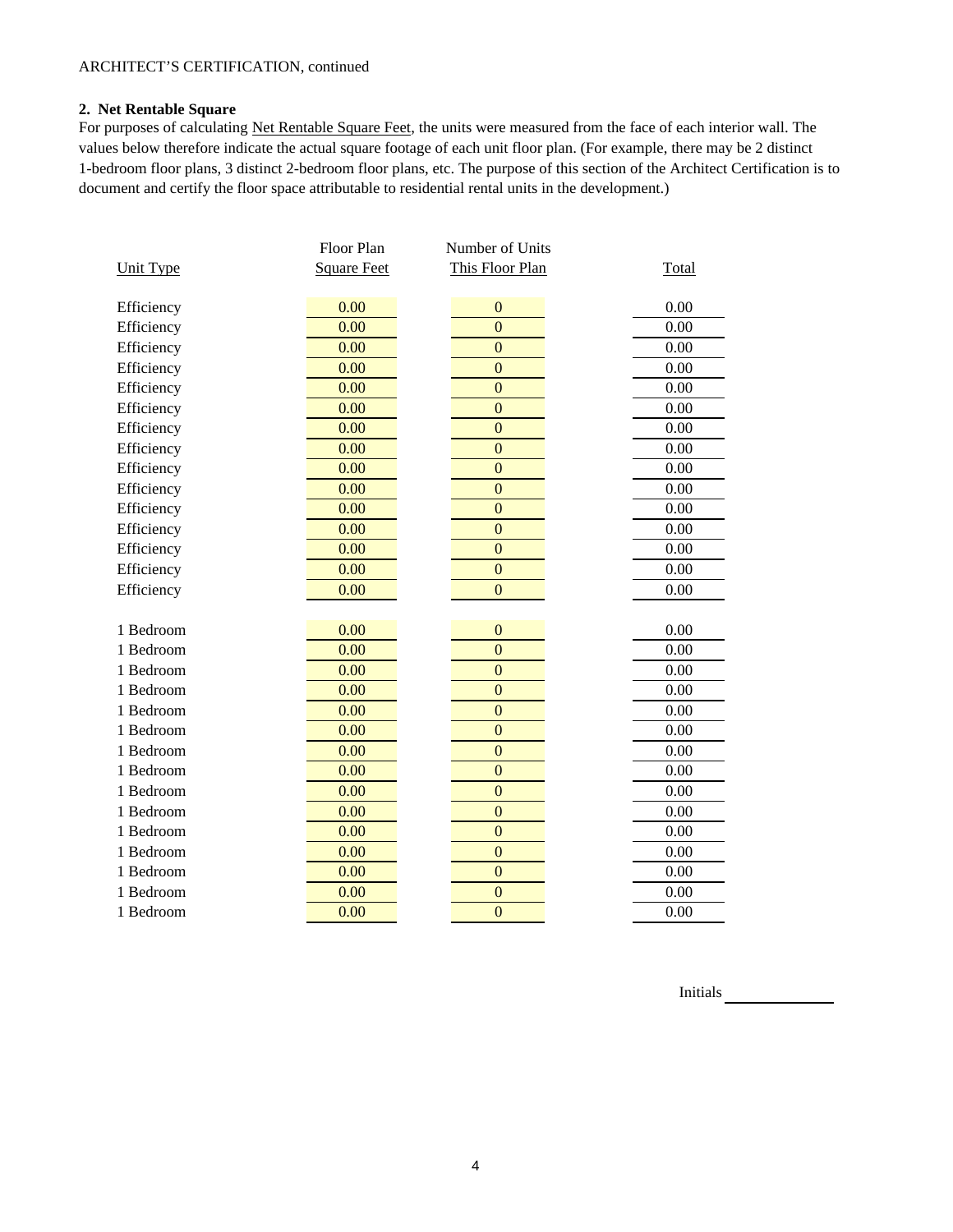## (Net Rentable Square Feet continued)

| 2 Bedroom | 0.00   | $\boldsymbol{0}$ | 0.00 |
|-----------|--------|------------------|------|
| 2 Bedroom | 0.00   | $\overline{0}$   | 0.00 |
| 2 Bedroom | 0.00   | $\mathbf{0}$     | 0.00 |
| 2 Bedroom | 0.00   | $\mathbf{0}$     | 0.00 |
| 2 Bedroom | 0.00   | $\mathbf{0}$     | 0.00 |
| 2 Bedroom | 0.00   | $\mathbf{0}$     | 0.00 |
| 2 Bedroom | 0.00   | $\mathbf{0}$     | 0.00 |
| 2 Bedroom | 0.00   | $\mathbf{0}$     | 0.00 |
| 2 Bedroom | 0.00   | $\mathbf{0}$     | 0.00 |
| 2 Bedroom | 0.00   | $\mathbf{0}$     | 0.00 |
| 2 Bedroom | 0.00   | $\mathbf{0}$     | 0.00 |
| 2 Bedroom | 0.00   | $\boldsymbol{0}$ | 0.00 |
| 2 Bedroom | 0.00   | $\overline{0}$   | 0.00 |
| 2 Bedroom | 0.00   | $\mathbf{0}$     | 0.00 |
| 2 Bedroom | 0.00   | $\mathbf{0}$     | 0.00 |
|           |        |                  |      |
| 3 Bedroom | 0.00   | $\boldsymbol{0}$ | 0.00 |
| 3 Bedroom | 0.00   | $\mathbf{0}$     | 0.00 |
| 3 Bedroom | 0.00   | $\boldsymbol{0}$ | 0.00 |
| 3 Bedroom | 0.00   | $\overline{0}$   | 0.00 |
| 3 Bedroom | 0.00   | $\overline{0}$   | 0.00 |
| 3 Bedroom | 0.00   | $\mathbf{0}$     | 0.00 |
| 3 Bedroom | 0.00   | $\mathbf{0}$     | 0.00 |
| 3 Bedroom | 0.00   | $\mathbf{0}$     | 0.00 |
| 3 Bedroom | 0.00   | $\mathbf{0}$     | 0.00 |
| 3 Bedroom | 0.00   | $\mathbf{0}$     | 0.00 |
| 3 Bedroom | 0.00   | $\mathbf{0}$     | 0.00 |
| 3 Bedroom | 0.00   | $\mathbf{0}$     | 0.00 |
| 3 Bedroom | 0.00   | $\mathbf{0}$     | 0.00 |
| 3 Bedroom | 0.00   | $\boldsymbol{0}$ | 0.00 |
| 3 Bedroom | 0.00   | $\mathbf{0}$     | 0.00 |
|           |        |                  |      |
| 4 Bedroom | 0.00   | $\boldsymbol{0}$ | 0.00 |
| 4 Bedroom | 0.00   | $\mathbf{0}$     | 0.00 |
| 4 Bedroom | 0.00   | $\overline{0}$   | 0.00 |
| 4 Bedroom | 0.00   | $\boldsymbol{0}$ | 0.00 |
| 4 Bedroom | 0.00   | $\boldsymbol{0}$ | 0.00 |
| 4 Bedroom | 0.00   | $\mathbf{0}$     | 0.00 |
| 4 Bedroom | 0.00   | $\boldsymbol{0}$ | 0.00 |
| 4 Bedroom | 0.00   | $\boldsymbol{0}$ | 0.00 |
| 4 Bedroom | 0.00   | $\boldsymbol{0}$ | 0.00 |
| 4 Bedroom | 0.00   | $\mathbf{0}$     | 0.00 |
| 4 Bedroom | 0.00   | $\mathbf{0}$     | 0.00 |
| 4 Bedroom | 0.00   | $\mathbf{0}$     | 0.00 |
| 4 Bedroom | 0.00   | $\mathbf{0}$     | 0.00 |
| 4 Bedroom | 0.00   | $\boldsymbol{0}$ | 0.00 |
| 4 Bedroom | 0.00   | $\overline{0}$   | 0.00 |
|           | Total: | $\boldsymbol{0}$ | 0.00 |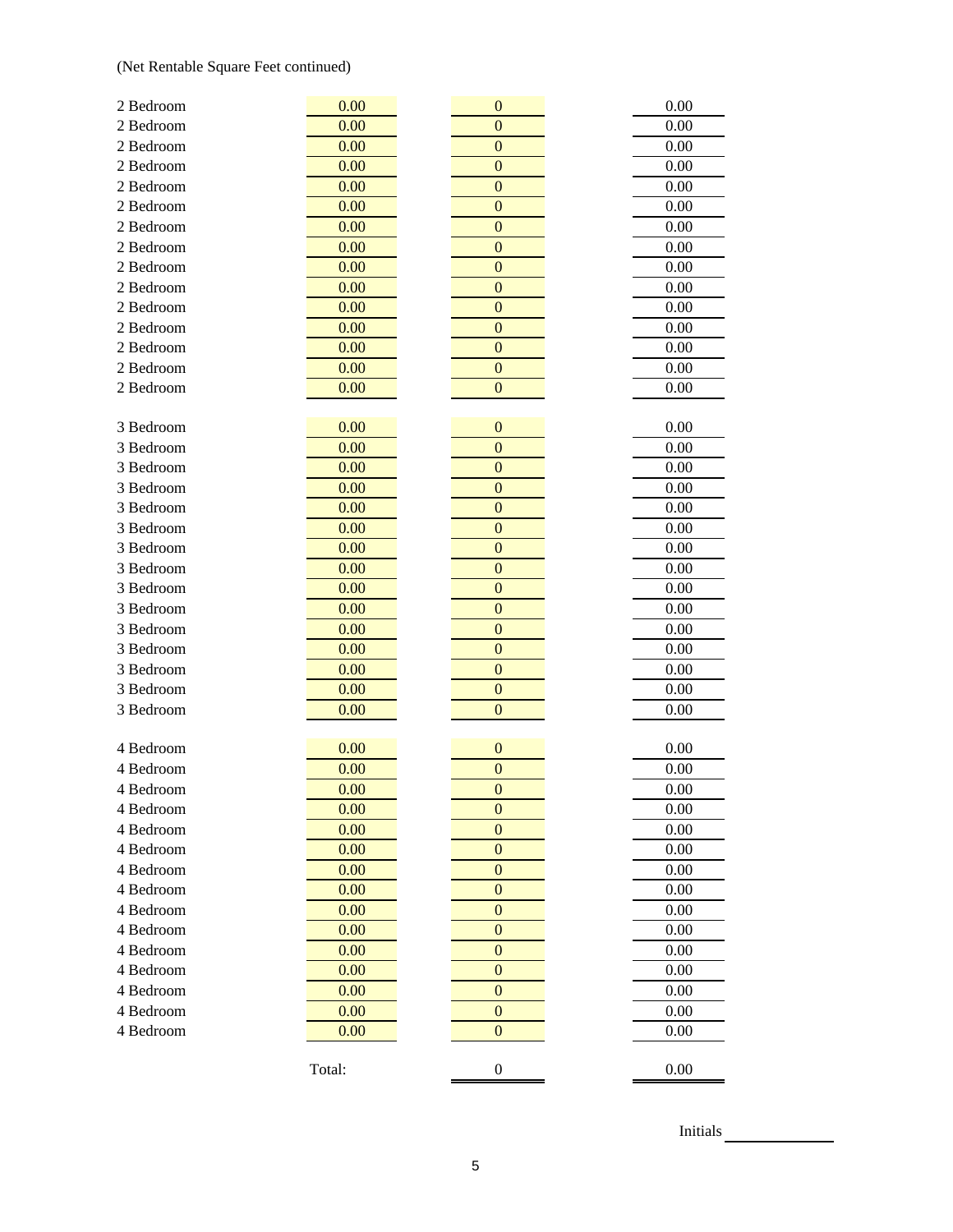## **Development Amenities:**

I certify that the development's plans and specifications, work write-up, and proposed budget incorporate all items from VHDA's most current Minimum Design and Construction Requirements. The Requirements apply to any new, adaptive reuse or rehabilitated development (including those serving elderly and/or physically disabled households).

The Minimum Design & Construction Requirements may be found on VHDA's website at www.vhda.com.

|                                                                                       | For any development upon completion of construction/rehabilitation: (non-mandatory amenities)            |  |  |  |  |
|---------------------------------------------------------------------------------------|----------------------------------------------------------------------------------------------------------|--|--|--|--|
|                                                                                       | $\overline{0}$<br>% a.(1) Percentage of 2 bedroom units that will have 1.5 or more bathrooms             |  |  |  |  |
|                                                                                       | % a.(2) Percentage of 3 or more bedroom units that will have 2 or more bathrooms<br>$\Omega$             |  |  |  |  |
|                                                                                       | b. The development will have a community/meeting room with a minimum of 749 square feet.                 |  |  |  |  |
|                                                                                       | % c. Percentage of exterior walls covered by brick (excluding triangular gable end area,<br>$\mathbf{0}$ |  |  |  |  |
|                                                                                       | doors windows and retaining walls)                                                                       |  |  |  |  |
|                                                                                       | d. All kitchen and laundry appliances meet the EPA's Energy Star qualified program                       |  |  |  |  |
|                                                                                       | requirements                                                                                             |  |  |  |  |
|                                                                                       | e. All windows meet the EPA's Energy Star qualified program requirements                                 |  |  |  |  |
|                                                                                       | f. Every unit in the development is heated and air conditioned with either (i) heat                      |  |  |  |  |
|                                                                                       | pump units with both a SEER rating of 14.0 or more and a HSPF rating of 8.2 or                           |  |  |  |  |
| more and a variable speed air handling unit (for through-the-wall heat pump equipment |                                                                                                          |  |  |  |  |
| that has an EER rating of 11.0 or more), or (ii) air conditioning units with a        |                                                                                                          |  |  |  |  |
|                                                                                       | SEER rating of 14.0 or more and a variable speed air handling unit, combined with gas                    |  |  |  |  |
|                                                                                       | furnaces with an AFUE rating of 90% or more                                                              |  |  |  |  |
|                                                                                       | g. Water expense will be sub-metered (tenant will pay monthly or bi-monthly bill)                        |  |  |  |  |
|                                                                                       | h. Each bathroom consists only of low-flow faucets (2.2 gpm maximum) and                                 |  |  |  |  |
|                                                                                       | showerheads (2.5 gpm maximum)                                                                            |  |  |  |  |
|                                                                                       | i. Provide necessary infrastructure in all units for high speed cable, DSL or                            |  |  |  |  |
|                                                                                       | wireless internet service                                                                                |  |  |  |  |
|                                                                                       | j. All water heaters will meet the EPA's Energy Star qualified program requirements.                     |  |  |  |  |
|                                                                                       |                                                                                                          |  |  |  |  |
|                                                                                       |                                                                                                          |  |  |  |  |
|                                                                                       |                                                                                                          |  |  |  |  |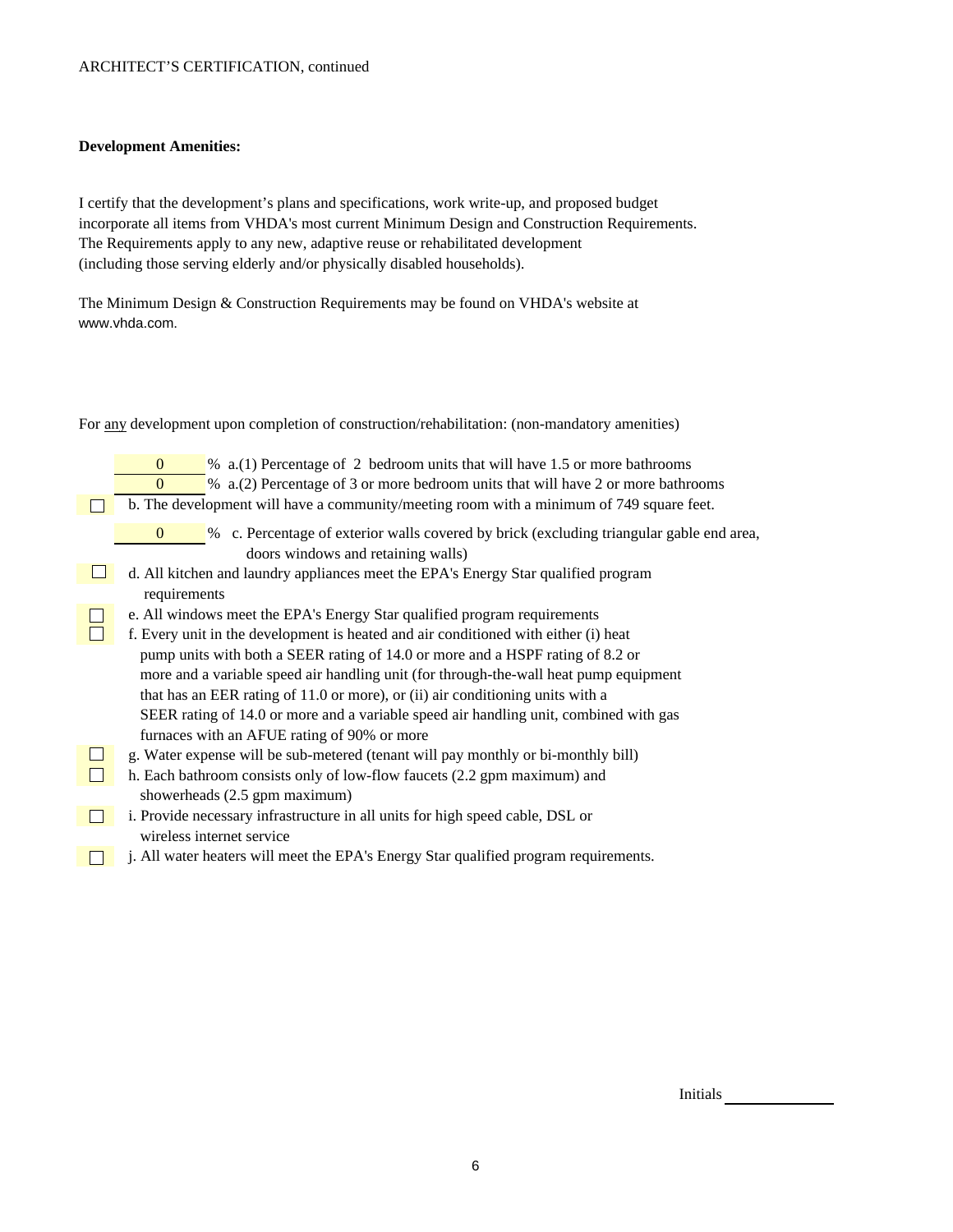## ARCHITECT'S CERTIFICATION, continued

For all developments exclusively serving elderly and/or handicapped tenants, upon completion of construction/rehabilitation: (non-mandatory amenities)

- a. All cooking ranges will have front controls
- b. All units will have an emergency call system
- c. All bathrooms will have an independent or supplemental heat source
- d. All entrance doors have two eye viewers, one at 48" and the other at standard height

For all rehabilitation and adaptive reuse developments, upon completion of construction/ rehabilitation: (non-mandatory)

| The structure is listed individually in the National Register of Historic Places or       |
|-------------------------------------------------------------------------------------------|
| is located in a registered historic district and certified by the Secretary of the        |
| Interior as being of historical significance to the district, and the rehabilitation will |
| be completed in such a manner as to be eligible for historic rehabilitation tax           |
| credits                                                                                   |

## **Building Structure:**

## Number of Stories

- **Low-Rise** (1-5 stories with any structural elements being wood frame construction)
- **Mid-Rise** (5-7 stories with <u>no</u> structural elements being wood frame construction)
- **High-Rise** (8 or more stories with <u>no</u> structural elements being wood frame construction)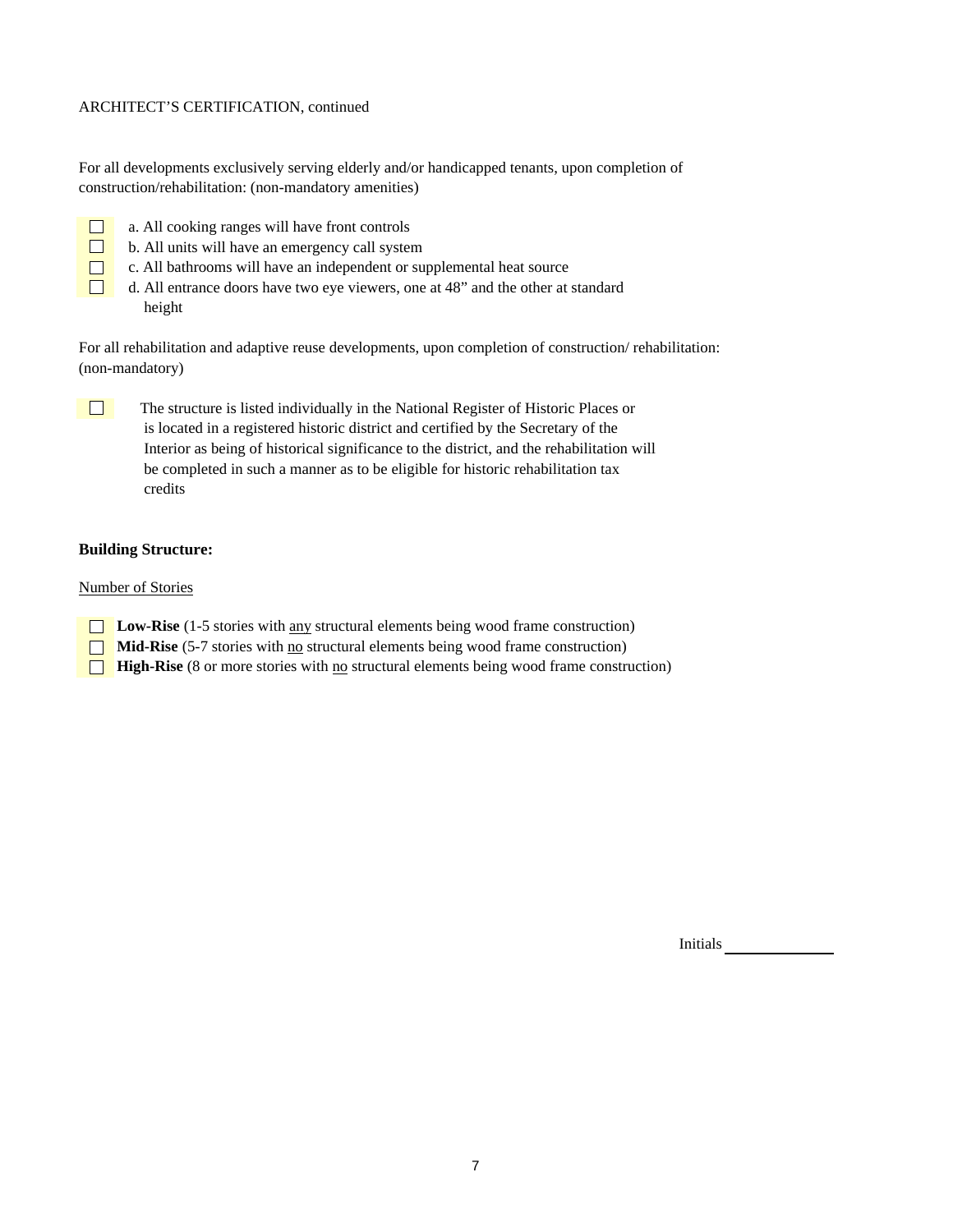### ARCHITECT'S CERTIFICATION, continued

### **Accessibility:**

 I certify that the development plans and specifications meet all requirements of the federal Americans With Disabilities Act.

 I certify that the development plans and specifications meet all requirements of HUD regulations interpreting the accessibility requirements of section 504 of the Rehabilitation Act. Please reference Uniform Federal Accessibility Standards (UFAS) for more particular information.

Check one or none of the following point categories, as appropriate:

part of the Application. (If special needs include mobility impairments the units described above must include roll-in showers and roll under sinks and front controls for ranges). **50 pts.** For any non-elderly property in which the greater of 5 or 10% of the units (i) provide federal project-based rent subsidies or equivalent assistance in order to ensure occupancy by extremely low-income persons; (ii) conform to HUD regulations interpreting accessibility requirements of section 504 of the Rehabilitation Act; and (iii) are actively marketed to people with special needs in accordance with a plan submitted as

as part the Application. **30 pts.** accessibility requirements of section 504 of the Rehabilitation Act; and (iii) are actively marketed to people with mobility impairments, including HCV holders, in accordance with a plan submitted For any non-elderly property in which the greater of 5 or 10% of the units (i) have rents within HUD's Housing Choice Voucher ("HCV") payment standard; (ii) conform to HUD regulations interpreting

 $\Box$  For any non-elderly property in which at least four percent (4%) of the units conform to HUD regulations interpreting accessibility requirements of section 504 of the Rehabilitation Act and are actively marketed to people with mobility impairments in accordance with a plan submitted as part of the Application. **15 pts.**

 As architect of record for the above referenced development, the above certifications are correct to the best of my knowledge.

| Signed:                  |  |
|--------------------------|--|
| <b>Printed Name:</b>     |  |
| Title:                   |  |
| Virginia Registration #: |  |
| Phone:                   |  |
| Date:                    |  |

**NOTE TO ARCHITECT: Any change in this form may result in disqualification or a reduction of points under the scoring system. If you have any questions, please call Jim Chandler at VHDA (804) 343-5786.**

**Return this certification on Architect's Letterhead to the developer for inclusion in the tax credit application package.**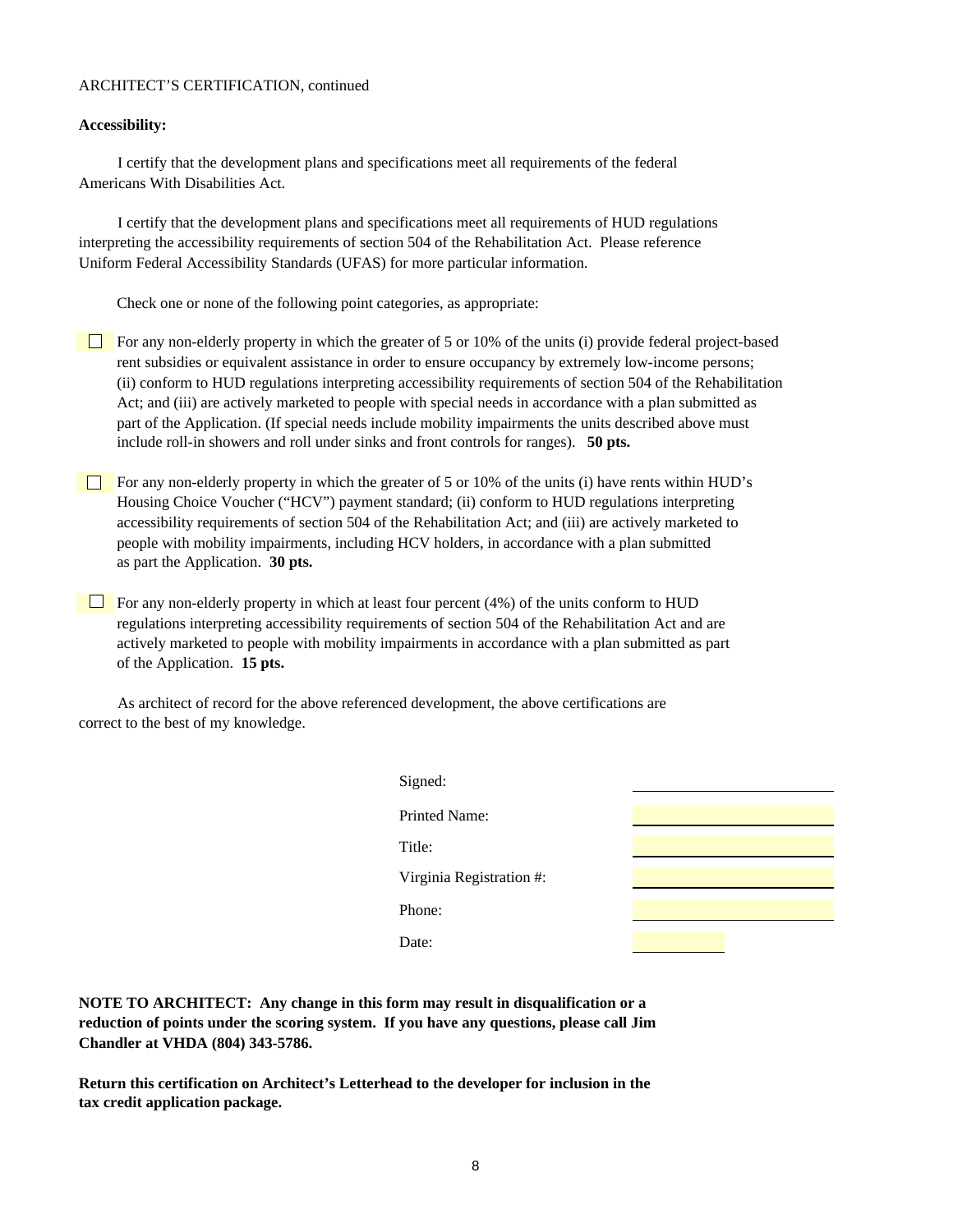

## **Appendix F - VHDA's Universal Design Standards Certification**

Units in the development will meet VHDA's **Universal Design Standards**. Before issuance of IRS Form 8609, applicant will provide documentation to VHDA as evidence that such units meet VHDA's Universal Design standards.

NOTE: For Elderly Developments, 100% of the units in the development must meet the Universal Design standards in order to qualify for points.

> For Family Developments, points are awarded based on a percentage of the number of units meeting the Universal Design standards.

For the tax credit applicant to qualify for points associated with Universal Design, the architect of record must on VHDA's list of Universal Design certified architects.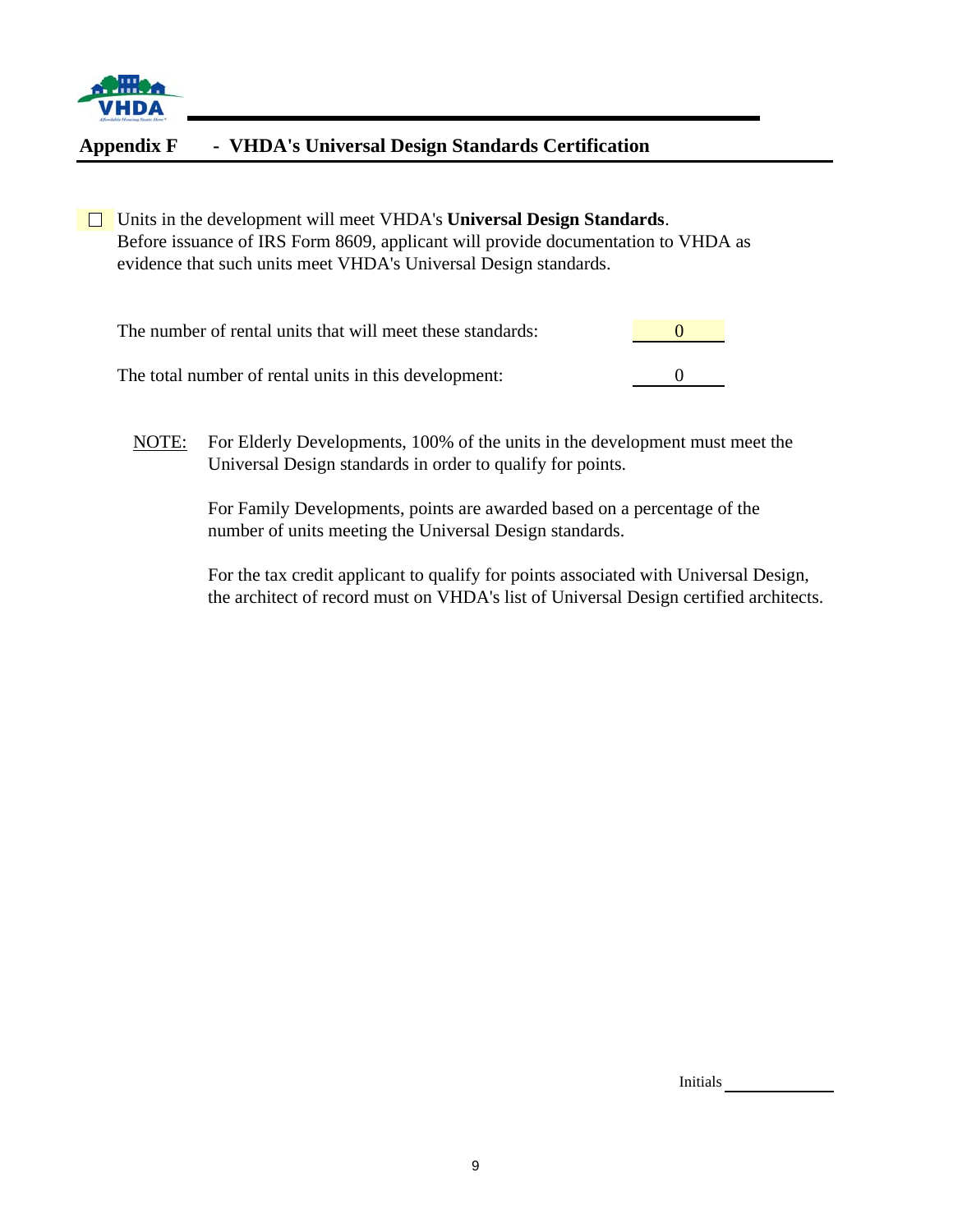

## **Appendix F - EarthCraft or LEED Development Certification**

**Earthcraft Certification** - The development's design meets the criteria for EarthCraft certification according to energy modeling projections and the areas of emphasis worksheet. Before issuance of IRS Form 8609, applicant will obtain and provide EarthCraft Certification to VHDA.

**LEED Certification -** The development's design meets the criteria for the U.S. Green Building Council LEED green building certification. Before issuance of IRS Form 8609, applicant will obtain and provide LEED Certification to VHDA.

NOTE: Select only one of the above two options.

For the tax credit applicant to qualify for points associated with this section, the architect of record must on VHDA's list of LEED or Earthcraft certified architects, as appropriate.

| Signed:              |                                |
|----------------------|--------------------------------|
|                      |                                |
| <b>Printed Name:</b> |                                |
|                      | <b>Architect of Record</b>     |
|                      | (same individual as on page 8) |
|                      |                                |
| Date:                |                                |
|                      |                                |